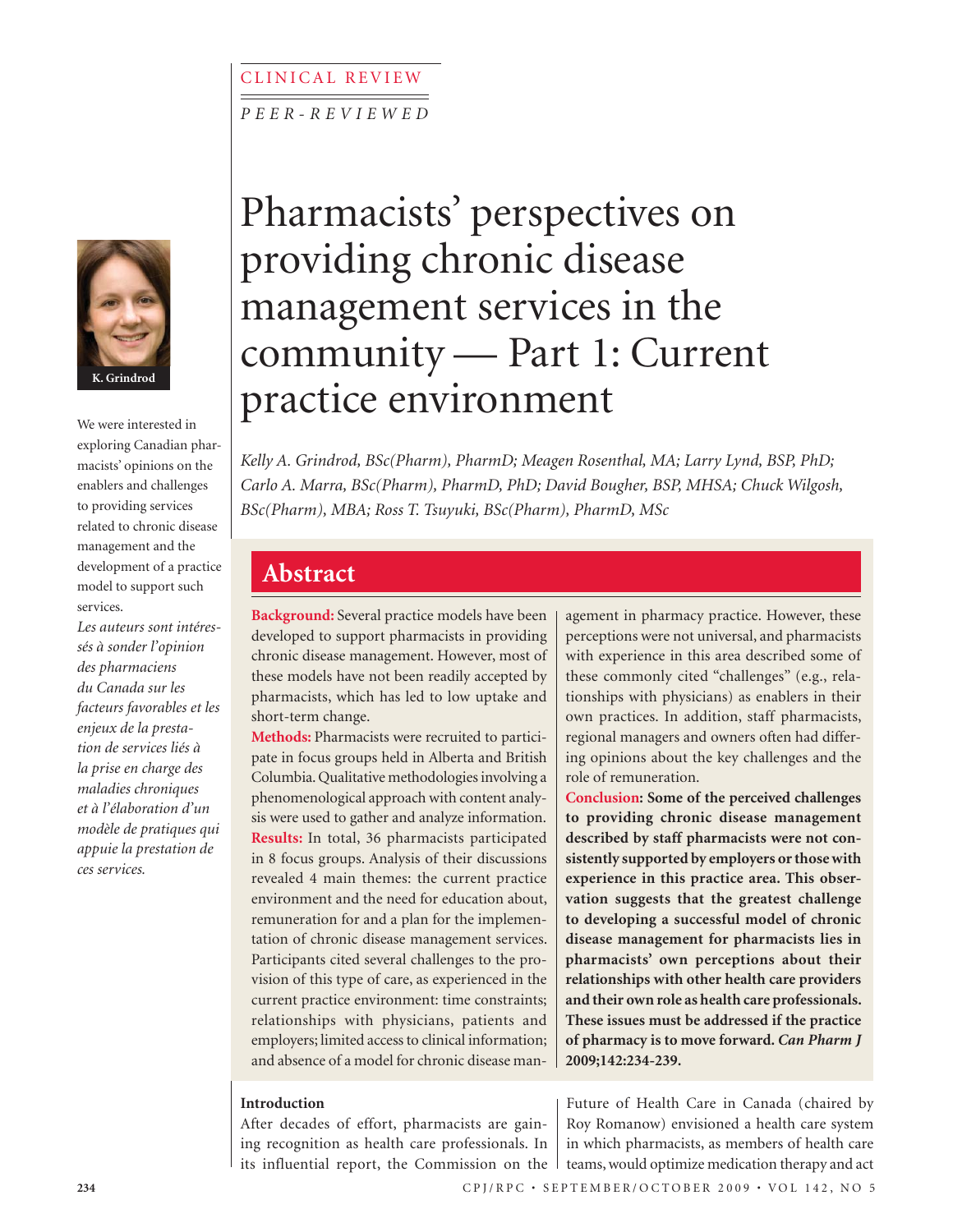as a drug information resource. In so doing, they would become, in essence, the "drug experts" that they often advocate themselves to be.<sup>1</sup> The services associated with these roles, including chronic disease management services, have the potential to improve patient outcomes and the use of health care resources.<sup>2-5</sup>

However, with progress come new challenges. Legislative changes in provinces such as Alberta and Ontario are pushing pharmacists to adopt new practice models for services that are unrelated to dispensing. Unfortunately, no readily available model of pharmacy practice has proven sustainable. In other parts of the world, pharmacies and government agencies attempting to increase pharmacists' scope of practice have had initial success, but the longer-term results have been disappointing.6-8 In many cases, pharmacists have been unable or unwilling to incorporate new activities into their already busy practices and change has proven only temporary.

What can we in Canada learn from these experiences? The autonomy of a profession is tied to its ability to control its own remuneration, to influence policy decisions and to make independent judgments.<sup>9</sup> If pharmacists are to gain control of their own profession, they must move from a practice that relies on the prescriptive decisions of physicians and the technical aspects of dispensing to one that emphasizes their contribution to the health care system. To better understand Canadian pharmacists' views on practice change, we approached pharmacists directly, using qualitative research methods to ask their opinions on providing CDM services and on receiving payment for such services.

The purpose of this report is to describe the methods and results of those discussions. In this paper, we discuss the factors that pharmacists perceived as potential enablers and challenges to providing CDM in their current practice environments. A subsequent paper will examine the development and implementation of CDM services.10

## **Methods**

We recruited key stakeholders from all facets of pharmacy practice: staff pharmacists, pharmacy managers and owners from community setting; pharmacists from the hospital and primary care settings; and regional managers from large-chain retailers. Participants were recruited in both Alberta and British Columbia. All participants from outside the community practice setting had previous community experience. For this project, ethical and privacy considerations meant that we were limited to convenience sampling. A recruitment notice explaining the project was placed in provincial newsletters produced by the Alberta Pharmacists' Association and the British Columbia Pharmacy Association. This approach was intended to allow participation by any pharmacist in either province who had an interest in discussing new models for chronic disease management. We also contacted pharmacists affiliated with the Centre for Community Pharmacy Research and Interdisciplinary Strategies (c/COMPRIS) in Alberta and the Community Pharmacy Research Network (part of the Collaboration for Outcomes Research and Evaluation [CORE]) in British Columbia to seek their participation. To further facilitate par-

ticipation, both face-to-face and telephone focus groups were held in Alberta.

Given the potential for diversity of thoughts and opinions among the stakeholder groups recruited (staff pharmacists, pharmacy managers and owners, regional managers), each focus group was composed of individuals with similar background and experience.11 All focus group sessions were conducted by an experienced interviewer. The discussions were recorded electronically and transcribed in full. We continued running focus groups until novel information was no longer being obtained and saturation had been achieved. The study methods were approved by the appropriate research ethics boards in both Alberta and British Columbia. Each participant received a \$50 honorarium.

Two of the researchers (MR and KAG) analyzed the qualitative data, employing a phenomenologi-

## **BOX 1 Terms**

**Chronic disease management (CDM)** involves the early identification of individuals with chronic diseases (e.g., diabetes mellitus, asthma, arthritis) and the provision of quality health care for those conditions. The **current practice environment** encompasses both the positive and negative aspects of pharmacy practice and their impact on the provision of CDM (e.g., human resources, management, physical setting and workflow). **Enablers** are aspects of pharmacy practice that afford pharmacists the opportunity to provide CDM services. **Challenges** are aspects of pharmacy practice that are perceived to hinder the ability of pharmacists to provide CDM services.

# **Key points**

• Few studies have evaluated pharmacists' opinions on the enablers and challenges for a shift in practice toward chronic disease management (CDM), including alternative forms of remuneration.

• Pharmacists identified their relationships with physicians, patients and employers as the greatest challenge to practice change, but this view was not shared by pharmacists already providing CDM services.

• When considering a change in practice, pharmacists must address their own misperceptions about their ability to provide new services (e.g., services in CDM) and their role as health care professionals.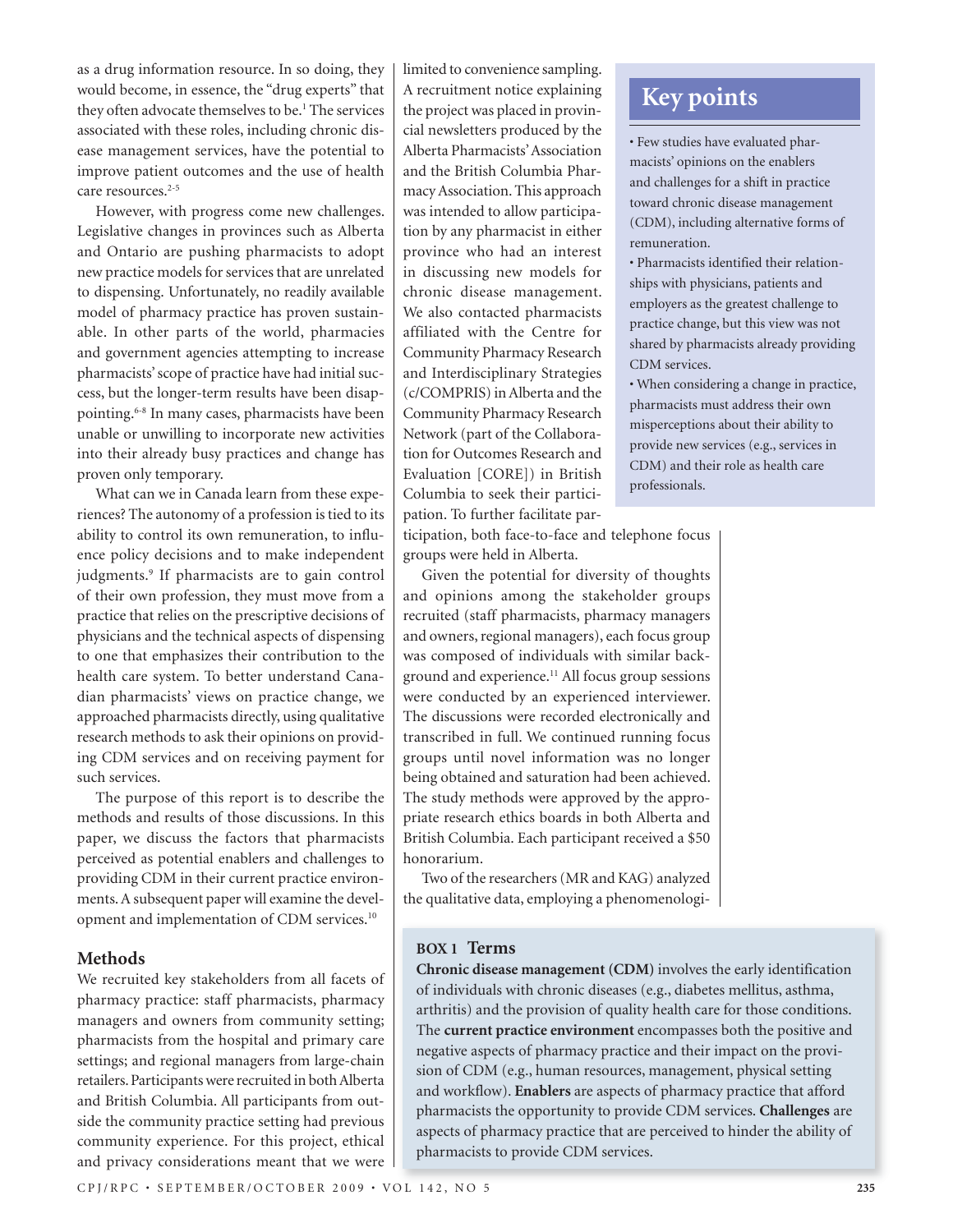cal approach with qualitative content analysis. This approach required an iterative process, whereby the researchers first examined the transcripts individually, using the focus group questions as signposts, to identify recurring topics, which were designated as major themes. We then combined and reassessed these analyses to further refine the themes, to ensure consistency and to identify quotations that could be used to exemplify the themes. The transcripts were then examined once more to identify quotations and ideas that contradicted the major themes. This process, called reflexivity,<sup>12</sup> demanded that researchers confront their own biases and predispositions but ultimately yielded a richer analysis of the material.

After this process was complete, the remaining members of the research team more closely examined the major themes identified and their connection to the research question, adding another layer of analytic investigation. This form of triangulation allowed the research team to discuss the focus group material from a variety of perspectives, which also strengthened and enriched the final analysis.

## **Results**

Of the 36 participants, 14 were identified as staff pharmacists, 14 as managers or owners and 8 as regional managers from large-chain community pharmacies (Table 1). From the transcripts of the 8 focus groups, we identified 4 major themes: the current practice environment and the need for education about, remuneration for, and a plan for the implementation of CDM services. The first of these themes, the most widely discussed of the 4, is discussed in detail herein; the latter 3 themes will be explored in a subsequent paper.<sup>10</sup>

Although some aspects of the current practice environment enable the provision of CDM by pharmacists, many other aspects were perceived to present challenges. Specifically, participants who commented on their own practices focused on 3 main components: the perception of the pharmacist as a health care professional, access to information and the current model for pharmacist involvement in CDM.

### *Pharmacist as a health care professional*

All of the focus groups discussed current and potential roles of the pharmacist in relation to physicians, patients and employers, identifying distinct challenges in perceived relationships with each of these groups. The participants discussed only one specific group of other health care professionals, that being physicians, even though several of the pharmacists came from clinical settings where direct contact with health care professionals other than physicians would be common. Although those practising in primary care or hospital environments often described the relationship with physicians as an enabler of practice change, several community pharmacists described a more limited relationship with physicians:

"I can discuss with the physician right next door to our store … where I feel our niche is [in terms of the diabetes services we can provide to their patients] and for some reason, the next time that they see a newly diagnosed patient with diabetes, it slips their mind." (Pharmacy owner)

Participants' particular focus on relationships with physicians probably reflected the power attributed to the physician's position as leader of the health care team. In the eyes of pharmacists, physicians may act as gatekeepers, controlling patients' access to pharmacy services that are unrelated to dispensing.

Participants also described their beliefs about patients' perceptions of the role of pharmacists, although these discussions were generally limited to regional managers and owners and focused on patients' desire for services:

"I think there is need [for chronic disease management] … Demand … has to be clarified because I think a lot of patients don't necessarily understand that they have

## **TABLE 1 Province of practice and job description for focus group participants**

|                     |                     | Province; no. of participants |                         |       |
|---------------------|---------------------|-------------------------------|-------------------------|-------|
| Stakeholder group   | No. of focus groups | Alberta                       | <b>British Columbia</b> | Total |
| Staff pharmacists   |                     |                               |                         | 14    |
| Managers and owners |                     |                               |                         | 14    |
| Regional managers   |                     |                               | 4                       |       |
| Total               |                     | 18                            | 18                      | 36    |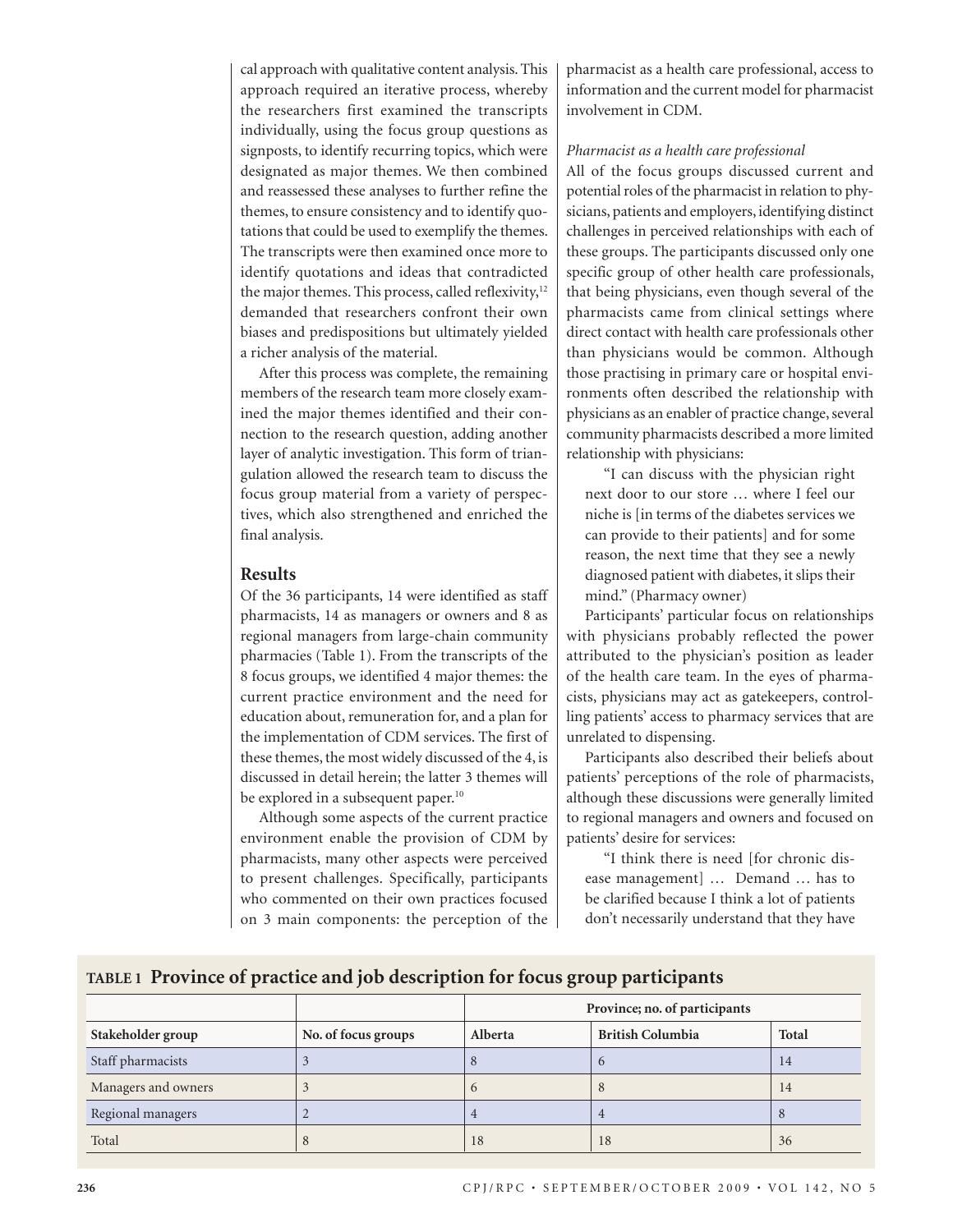a need for more comprehensive medicine management, or better management of their disease." (Pharmacy owner)

Many of the regional managers felt that without the appropriate "demand" from patients, CDM would not be sustainable. However, as one regional manager pointed out, this relationship is dynamic and evolving:

"We customize [the medication review], we spend way more time than I think [the patients] ever expected, and from all the feedback we've received, it's been a fantastic experience for them, just having somebody review [their medications]." (Regional manager)

This perception on the part of managers that patients drive "demand" for new services may underestimate the role of the pharmacists in their employ and their ability to advertise new services to the public.

Unlike regional managers and owners, staff pharmacists often described their attempts to do more for their patients as having altruistic motivations, and they were concerned that their managers did not support this expanding role:

"I don't get paid for it, but I want to do it because I care about that [patient], and I [want to] make a difference in that life … [But my] pharmacy doesn't recognize it. In fact, they might even look upon it in an unfavourable manner because in the end, it's taking away from their time." (Staff pharmacist)

However, pharmacy owners and regional managers regularly expressed support for CDM services, even describing successful programs in their respective pharmacies. This represents an interesting contradiction in understanding between staff pharmacists and management in relation to the expanding roles of pharmacists. Both parties expressed an independent interest in offering CDM to patients, but they did not seem to communicate this interest effectively to one another. As a result, in the eyes of staff pharmacists, managers acted as a barrier to providing CDM.

## *Access to information*

Many community-based participants felt that they had limited access to the information required to provide CDM. In contrast, this topic was left largely unaddressed by hospital or primary care pharmacists, who seemed to have ready access to such resources. The concerns of the community pharmacists centred on access to general, diseasespecific information and patient-specific clinical information. For example, several community-based participants cited difficulty accessing current guidelines for CDM:

"There is no central body that provides guidelines to community pharmacists, for the management of disease … [So] we're relying on product-based educators, to bring us guidelines … and that, as you can tell by the tone of my voice, is something I'm quite upset about." (Pharmacy owner)

In addition, some participants felt that available guidelines failed to acknowledge the potential contribution of pharmacists. This inability to access information represented a major stumbling block to community pharmacists; they felt that without this information they would be unable to provide effective care to their patients.

## *No established model for chronic disease management*

All of the focus groups identified a perceived lack of time outside of current dispensing responsibilities as a barrier to providing CDM services. Specifically, there was concern that the current model for practice is not flexible enough to simply incorporate this type of service:

"The way that it's put by corporate, though, is that you have to fit it into your already hugely busy day. And that really intimidates a lot of pharmacists … from the second you walk into the dispensary, you're running as fast as you can, [talking] as fast as you can, [and filling] prescriptions [as fast as you can]…" (Staff pharmacist)

In support of this observation, pharmacy owners and regional managers said they would want to review a business model for CDM services before committing their support for proposed changes:

"At the end of the day, the challenge [is] that you have to show profit or else you can't pay your bills and move forward … Right now the model is still being formulated … [and the proposed] reimbursement for professional services isn't enough to justify spending labour towards this activity because it doesn't pay …" (Regional manager)

# *Points clés*

*• Peu d'études se sont penchées sur l'opinion des pharmaciens concernant les facteurs favorables et les enjeux liés à la prise en charge des maladies chroniques, y compris les autres formes de rémunération.*

*• Les pharmaciens ont décrit les relations qu'ils entretiennent avec les médecins, les patients et les employeurs comme étant le plus grand défi au changement dans l'exercice de la profession, mais cette perspective n'est pas partagée par les pharmaciens qui offrent déjà des services de prise en charge des maladies chroniques.* 

*• Lorsqu'il est question de changer leur façon d'exercer la profession, les pharmaciens doivent d'abord modifier leur fausse perception concernant leur capacité à offrir de nouveaux services (comme la prise en charge des maladies chroniques) et leur rôle en tant que professionnels de la santé.*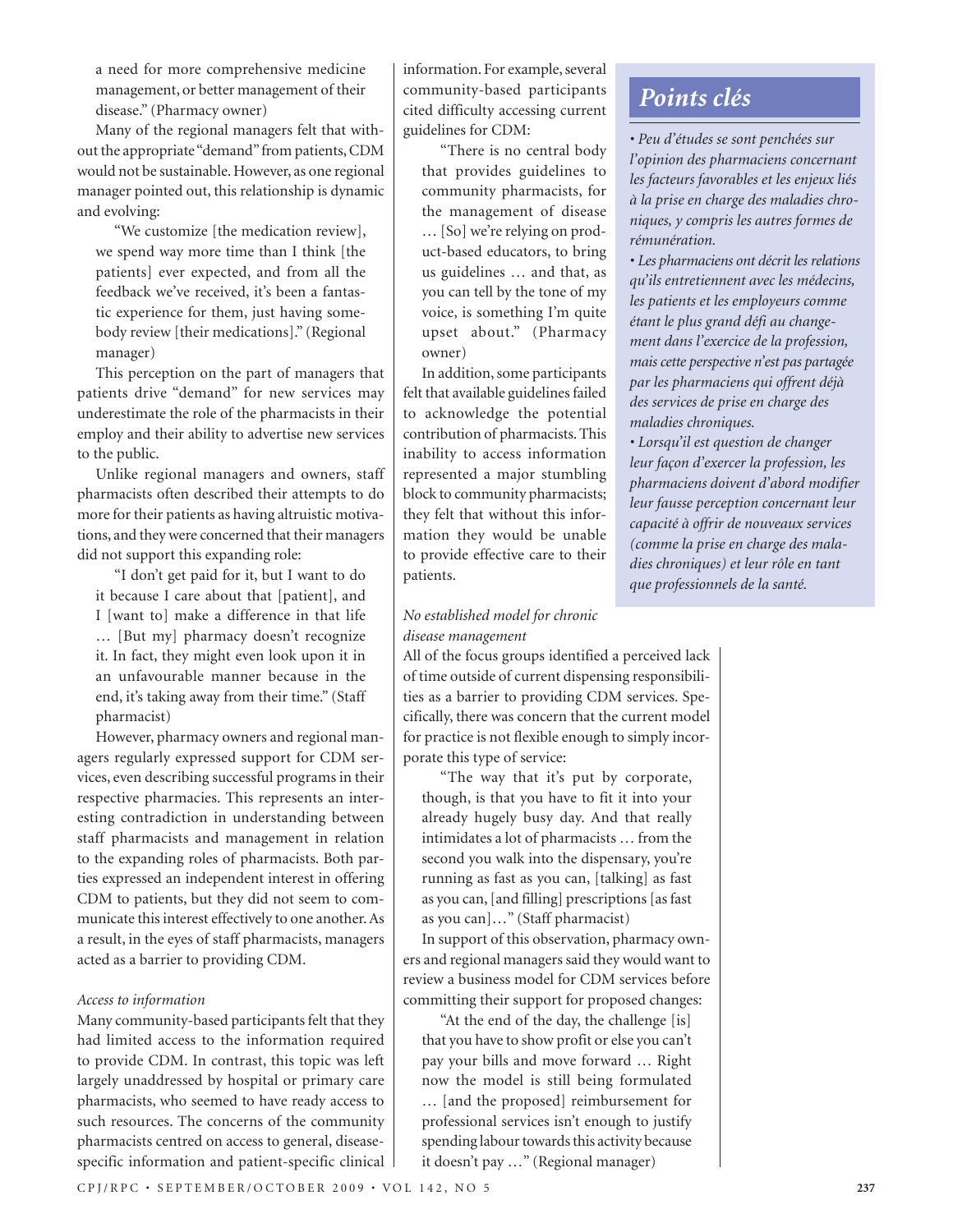Moreover, participants at all levels of community practice identified the current dispensing model, the typical layout of pharmacies and the lack of documentation systems as impediments to the provision of CDM services. As one regional manager pointed out, "pharmacies are really set up for the traditional drug dispensing model."

## **Discussion**

Using focus group methodology, we asked pharmacists for their thoughts and opinions on both providing and receiving payment for CDM. Participants included staff pharmacists from the community, hospital and primary care settings, pharmacy managers and owners, and regional pharmacy managers. When asked to describe enablers and challenges to providing CDM, participants focused on the current practice environment. Specifically, participants discussed how they were perceived by others, their access to clinical information and the absence of a service model for CDM.

Overall, pharmacists' perceptions varied among the 3 stakeholder groups, especially with respect to their relationships with others. These difficulties have been reported elsewhere,<sup>13,14</sup> and the degree to which they were felt was not equal for all participants. For example, staff pharmacists practising in the community setting felt that poor physician and employer expectations hampered their ability to provide CDM. In contrast, pharmacists experienced in this type of care, most of whom worked in the primary care or hospital setting, described these relationships as enabling CDM in their practices. Furthermore, despite the concern of some staff pharmacists, most regional managers favoured a move toward the provision of such services, provided there was sufficient support in place to meet business needs and provided there was appropriate "demand" from patients. In addition to the difficulties described above, pharmacists in the community also cited poor access to disease-specific information, whereas those currently providing CDM were familiar with the guidelines for the most common conditions (e.g., asthma, diabetes), including open-access clinical practice guidelines in British Columbia (**www.health.gov. bc.ca/gpac/index.html**) and pharmacist-specific guidelines (**www.cpjournal.ca**).

Physicians' attitudes toward pharmacists (as perceived by participants) and pharmacists' own understanding of these attitudes were consistent with the literature.<sup>15-17</sup> The same cannot be said for perceptions about pharmacists' relationships with patients. Many pharmacists focused on the public's or patients' "demand" for pharmacy services, rather than their needs. In doing so, participants may have been demonstrating what has been termed the "pharmacist's natural attitude," a tendency to provide product-centric services (e.g., counselling and education about specific products and about medication adherence) rather than services that meet patients' needs.18 In addition, by focusing on the perceptions of others, participants may have been demonstrating a lack of confidence in their own role as health care professionals. Although pharmacy as a whole may be shifting toward achieving meaningful relationships with patients, a failure to account for the complexities of this relationship may result in frustration for pharmacists and confusion for patients.19

In considering the results of this study, it is important to understand some of its limitations. Because of ethical and privacy restrictions related to recruitment,<sup>20</sup> we, like other BC researchers, could use only a convenience sample, which probably led to selection bias. The use of this sampling strategy probably limits the generalizability of our results to a select group of motivated pharmacists. Many of the challenges discussed by these participants are likely to be even greater for other pharmacists. Although this sampling method was not ideal for our study, there are circumstances where convenience sampling can be appropriate, $21$  for example, when the topic has not been well studied in the past and where specific questions and areas of inquiry are not well established, as was the case for the study question examined here. Furthermore, this sampling technique can be used in cases where the resources available to the researcher limit the amount of data that can be collected.

## **Conclusions**

This study showed that a perceived barrier to providing CDM for one pharmacist may be an enabler for another. As a result, one of the greatest barriers to practice change may be pharmacists' concerns and their perceptions of those around them, including patients, physicians and employers. Although all stakeholders will need to address this barrier, it is pivotal that individual pharmacists understand their role in CDM and strive to overcome challenges to providing this type of care. Stated another way, it may well be that pharmacists themselves represent the greatest barrier to a shift in practice toward chronic disease management.

*From EPICORE Centre/COMPRIS, University of Alberta, Edmonton, Alberta. Contact ross.tsuyuki@ ualberta.ca.*